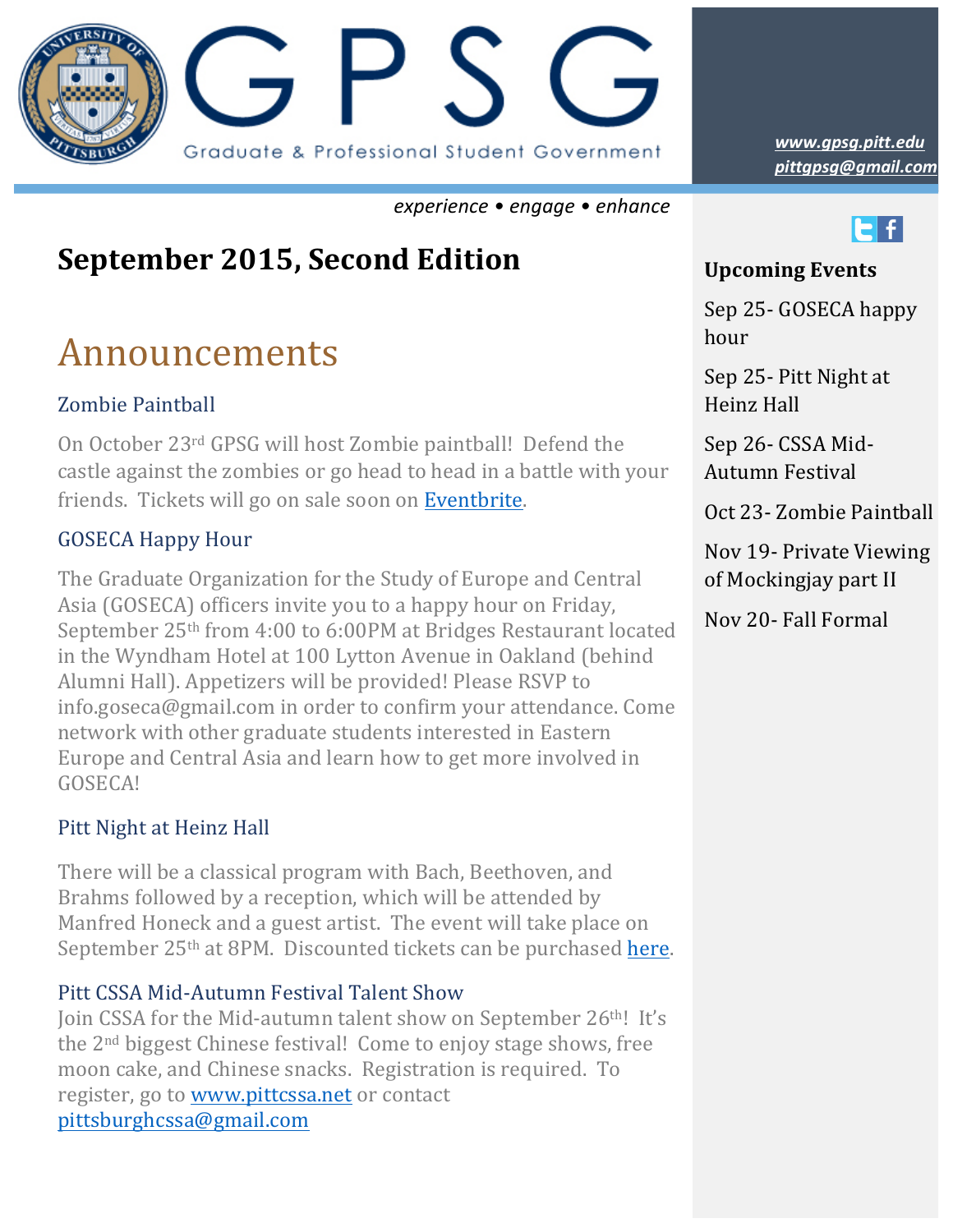### Save the Dates for other fall events

Mockingjay part II- GPSG will show a private viewing of the Mockingjay part II on November 19<sup>th</sup> at Loews Cinema at the waterfront. More details will be available closer to the event

Fall Formal- The annual fall formal has been set for November 20<sup>th</sup> at the St. Nicholas Greek Orthodox Cathedral in Oakland. The theme will be announced soon.

# **Student Opportunities**

### Support Science by Writing your Congressman

To support science in this country take 30 seconds of your time to send an email to your representatives at save-science.org today! It really will make a difference- your voice is counted, literally, by members of congress, which is very effective at swaying policy. Please advocate for the future of science and prevent further cuts to science funding and another shut down of the NIH/NSF this fall.

### Fall 2015 Career Fair

The Fall Career fair organized by the Office of Academic Career Development will be Thursday September 24<sup>th</sup> from 11am to 4pm in Petersen Events Center. Explore participating employers and register for the event here.

### Gladiator Rock n' Run

On September  $26<sup>th</sup>$ , Pittsburgh will host an exciting mud race that challenges participants to work together to conquer obstacles. They are seeking participants and volunteers. Click here for more information.

### Fourth River Solutions

Gain hands-on experience in consulting by joining 4RS- In just 16 months 4RS has grown to about 55 consultants and completed 17 projects with various clients from tech transfer offices, start-ups and non-profit organizations. If you are interested in gaining experience in consulting,  $4RS$  is accepting applications for new consultants until October  $2<sup>nd</sup>$ . Apply [here.](http://www.jotform.us/form/42448766141155)

### Provost's Award for Excellence in Mentoring

Do you know an excellent mentor who deserves recognition? Letters of nomination for the Provost's Award of Excellence in Mentoring are being accepted until October  $9<sup>th</sup>$ . The award will consist of a cash prize to the faculty member of \$2,500 to recognize the excellence in mentoring. For details click here.